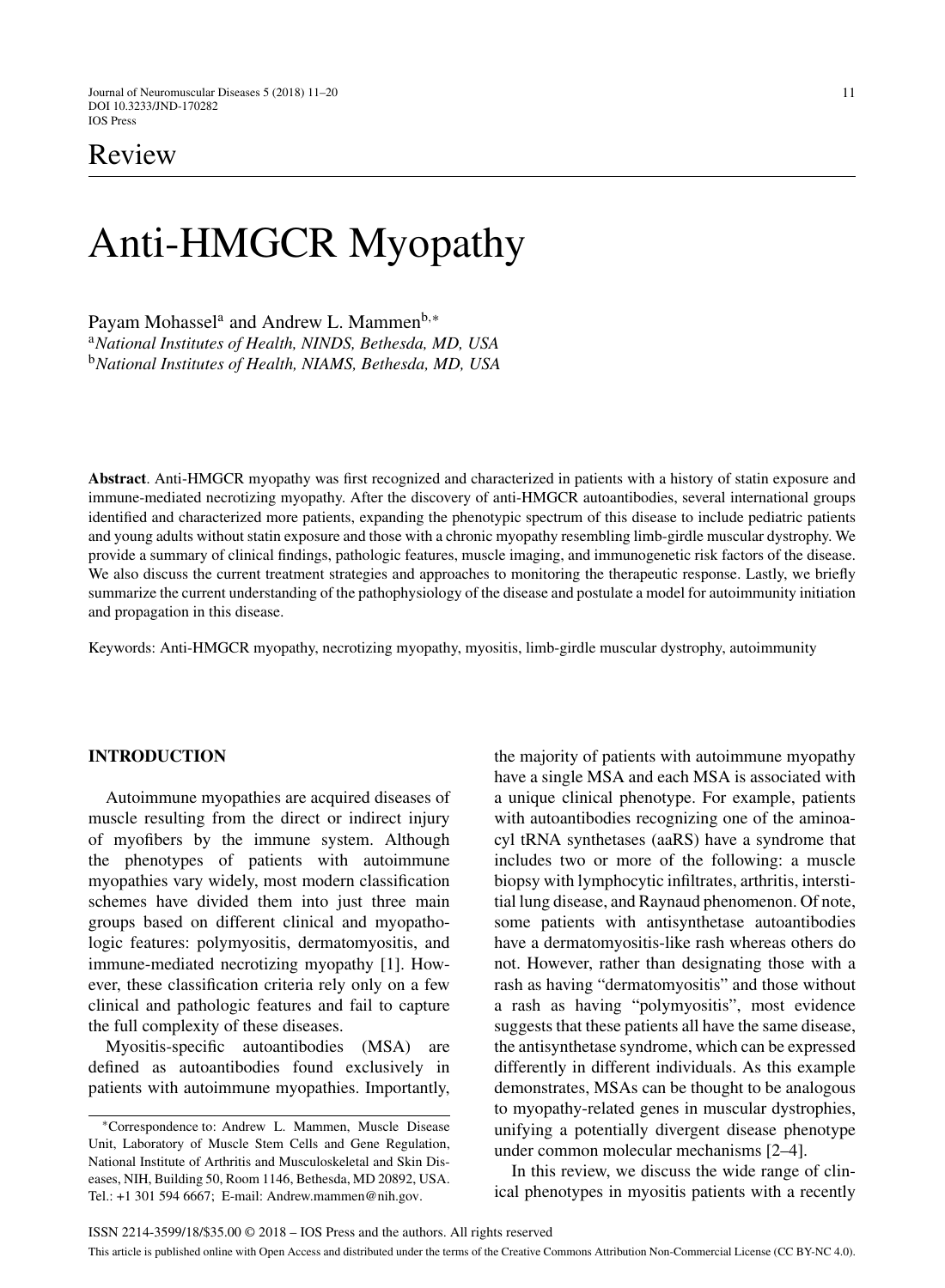identified MSA against 3-hydroxy-3-methylglutarylcoenzyme A reductase (HMGCR). We will use the term *anti-HMGCR myopathy* to refer to all phenotypes associated with this disease consistent with the most recent ENMC meeting recommendations [5]. We will also briefly discuss our current understanding of the pathomechanisms of this disease.

# **HISTORICAL CONTEXT**

The increasing use of statin drugs as lipid lowering agents unmasked a distinct form of autoimmune myopathy associated with their use. Nearly 10 case reports of polymyositis or dermatomyositis in patients treated with statins are found in the literature from mid-1990s to early 2000s [6–14]. Subsequently, three case series published a few years apart further described 38 patients in detail with a distinct autoimmune myopathy associated with statin use [15–17]. Nearly all these patients were classified as having polymyositis or immune-mediated necrotizing myopathy (IMNM) based on their clinicopathologic features. Unlike patients with statin intolerance or statin-induced toxic myopathy who improve after discontinuation of the offending drug, the vast majority of these patients had persistent muscle weakness and creatine kinase (CK) elevation long after discontinuation of statins and only improved after immunosuppressive therapies were initiated. Thus, this distinct clinical entity, known as statin-associated autoimmune myopathy, became increasingly recognized.

#### *Antibody discovery*

Independent autoantibody discovery efforts in patients with IMNM identified a novel autoantibody using patient sera to immunoprecipitate (IP) autoantigens from radioactively labeled cell extracts. These unknown autoantibodies immunoprecipitated a pair of proteins with molecular weights of 200 and 100 kDa [18]. Unexpectedly, the majority of the patients with anti-200/100 antibody had a history of statin exposure, providing the first link with statinassociated autoimmune myopathy. Shortly thereafter, HMGCR, which has a molecular weight of about 100 kDa and also forms a 200 kDa dimer, was identified as the autoantigen targeted by this antibody [19]. The fact that HMGCR is the pharmacologic target of statins further linked statin use with this distinct disease entity.

# **CLINICOPATHOLOGIC SPECTRUM OF ANTI-HMGCR MYOPATHY**

Anti-HMGCR myopathy was first described in older adults with a history of statin exposure. However, an expanding group of patients with variations in clinical phenotypes and ages of presentation have been reported by multiple international groups, albeit with some variations [20–25]. Nonetheless, as we will show, these wide-ranging phenotypes can be grouped as one disease, anti-HMGCR myopathy, based on shared muscle biopsy features (∼80% have a predominantly necrotizing myopathy) and the presence of anti-HMGCR autoantibodies (Fig. 1).

# *Classic adult-onset anti-HMGCR myopathy*

The majority of patients with anti-HMGCR myopathy have an adult-onset disease characterized by subacute, progressive, proximal weakness, and highly elevated CK levels, usually in the  $\sim$ 1,000–20,000 IU/L range. Similar to other autoimmune diseases, a slight female predominance has been reported [18, 20, 21, 23]. Most patients have a history of exposure to statins, at rates much higher than other autoimmune myopathies, and their symptoms fail to resolve after discontinuation of the offending drug. Fatigue and myalgia are reported in 20–60% of the patients. Dysphagia is reported in a sizable minority (16–30%) of patients [17, 18, 20] and others have highlighted truncal weakness as a unique clinical feature [22].

In general, anti-HMGCR myopathy predominantly effects skeletal muscle. Non-specific systemic and extramuscular symptoms (e.g. rash, arthritis, Raynaud's phenomenon) are uncommon. Severe restrictive lung disease and cardiomyopathy are not typical features, although atrial tachyarrhythmias have been noted in a few patients with other comorbidities [20].

# *Children and young adults with anti-HMGCR myopathy*

A sizable minority or, in some cohorts, the majority of anti-HMGCR myopathy patients do not have a history of exposure to statin drugs. These statinunexposed adult patients are generally younger but their overall clinical presentation is similar to the classic statin-associated phenotype. Most present with a subacute-onset myopathy and biopsy findings consistent with an IMNM. Perhaps counterintuitively,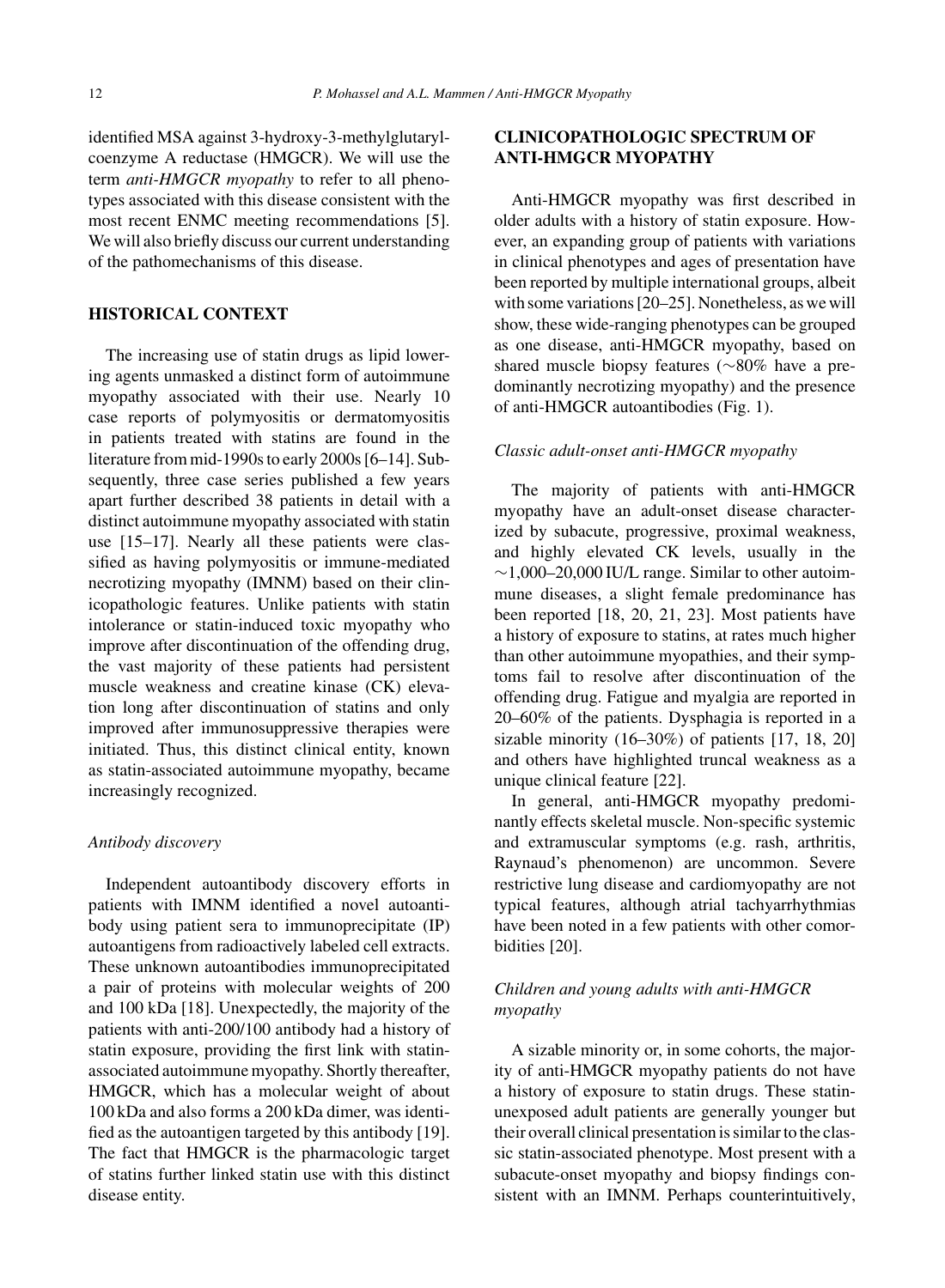| Α<br><b>Typical Clinical Features of anti-HMGCR Myopathy</b> |                                                                                                    |
|--------------------------------------------------------------|----------------------------------------------------------------------------------------------------|
| <b>Pattern of Weakness</b>                                   | Progressive, proximal weakness, especially posterior thigh, medial thigh, and gluteal compartments |
| <b>Creatine Kinase</b>                                       | Usually >1,000-10,000 Units/L                                                                      |
| Electromyography                                             | Myopathic, usually with spontaneous activity in the form of fibrillations and sharp waves          |
| <b>Muscle Biopsy</b>                                         | Necrotizing myopathy; Increased MHC-1 or MAC staining                                              |
| Muscle Imaging                                               | T1 hyperintensity especially in posterior thigh; STIR signal is increased and may be asymmetric    |
| <b>Risk Factors</b>                                          | Statin drugs or supplements; HLA-DRB1*11:01 and 07:01 alleles                                      |



Fig. 1. Typical Clinicopathologic features of anti-HMGCR Myopathy. (A) Summary of clinical findings on exam and ancillary testing. (B) muscle MRI of the lower extremities. Note selective involvement of paraspinal, gluteals in the hip and posterior and medial compartments of the thigh. Short tau inversion recovery (STIR) signal increase can be patchy and asymmetric. (C) A typical hematoxylin and eosin stain of a patient with anti-HMGCR myopathy showing myofiber atrophy, degeneration, and regeneration without prominent lymphocytic inflammation.

long-term follow up of younger adults with anti-HMGCR myopathy has demonstrated that they generally tend to have more severe disease and a worse prognosis in response to immunotherapies compared to the older, statin-exposed group [26]. More recently, several pediatric patients with anti-HMGCR myopathy have been identified [27, 28]. When treated with immunotherapies, most pediatric patients show a favorable response, though long-term follow up studies are not available in this group of children.

# *Chronic anti-HMGCR myopathy with a LGMD-like phenotype*

A careful assessment of published studies of anti-HMGCR cohorts identifies a very small subset of pediatric and adult anti-HMGCR patients with a limb-girdle muscular dystrophy (LGMD) phenotype. These patients generally have had a very chronic course of disease, at times with asymptomatic elevation of CK several years before developing muscle weakness [20, 23, 28–30]. Some were diagnosed with LGMD for many years before eventually being diagnosed with anti-HMGCR myopathy. Only a minority of these patients have undergone extensive genetic testing for known muscular dystrophy genes [26]. But so far, none have been found to have pathogenic mutations in LGMD genes. Conversely, large patient cohorts with LGMD have not been comprehensively evaluated for presence of anti-HMGCR antibodies, though it is conceivable that a non-negligible portion of these patients have anti-HMGCR myopathy. Identifying such patients would be extremely important due to the therapeutic implications.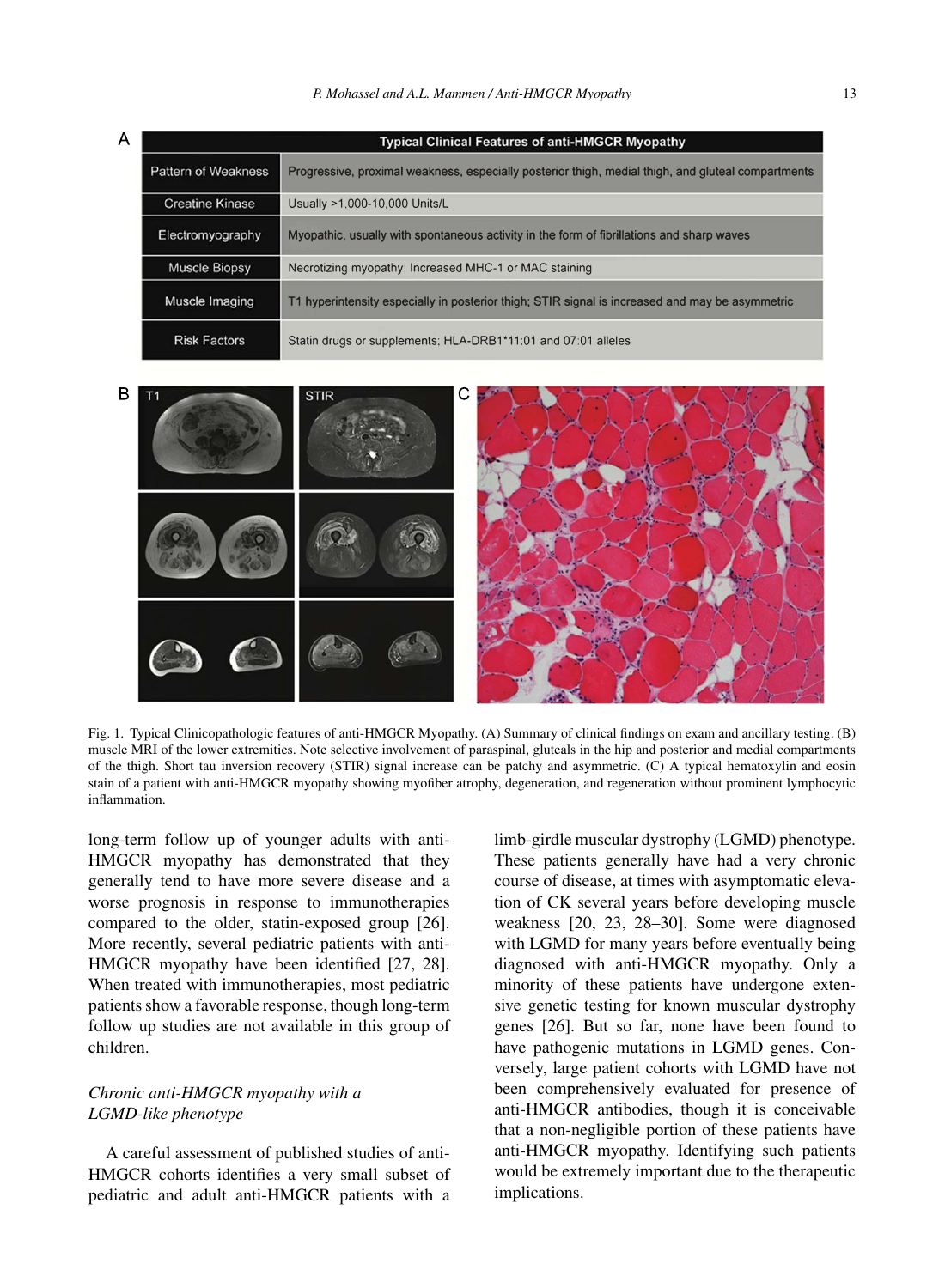#### *Muscle biopsy*

Muscle biopsy findings in anti-HMGCR myopathy are typical of a pauci-immune necrotizing myopathy, showing myofiber degeneration and necrosis with a variable density of regenerating fibers (Fig. 1C). Quantification of myofiber atrophy has also highlighted this as a dramatic feature of the muscle pathology [31]. In patients with chronic disease, fiber size variability, internally placed nuclei, and increased endomysial fibrosis can be seen. Perivascular chronic inflammation can occasionally be seen but lymphocytic invasion of healthy myofibers, as seen in polymyositis, is rarely observed. Major histocompatibility complex 1 (MHC-1) may show increased sarcolemmal staining in non-necrotic fibers and membrane attack complex immunostaining (e.g. C5b-9) may stain the sarcolemma with variable intensity as well as endothelial cells occasionally [24, 28, 32]. A few studies have reported abnormalities in a perifascicular or perimysial distribution [16, 23]. However, these findings vary and are not universally present.

# *Muscle imaging*

Muscle imaging generally shows a heterogeneous pattern of muscle involvement with a predilection for proximal muscles. The three most affected muscle groups in the proximal lower extremities include the posterior thigh, gluteal, and medial thigh compartments [22, 26, 28]. Distal muscles in the lower leg compartment are less studied. Short tau inversion recovery (STIR) signal is usually increased more diffusely and may be asymmetric (Fig. 1B). T1 hyperintensity reflects connective tissue and fatty replacement in the muscle; this is not likely to be reversed by immunosuppressive therapy. The portion of muscle weakness that is reflected by STIR signal increase without T1 change highlights the muscle at risk that can potentially benefit from treatment.

# *Immunogenetic and environmental risk factors*

As in other autoimmune diseases, an interaction between the host immune system and an environmental trigger has been postulated to underlie anti-HMGCR myopathy. As discussed above, statin drugs are a known environmental risk factor for anti-HMGCR myopathy. Other environmental exposures to statins (e.g. mushrooms, a natural source of statins) could possibly trigger the disease in the susceptible host.

The immunogenetic background of the patient can also play a role in their predisposition to develop anti-HMGCR myopathy. The presence of HLA-DRB1\*11 : 01 allele is a well-established immunogenetic risk factor for developing this disease. Originally identified in nearly 70% of patients, it has now been validated in multiple cohorts with different racial and ethnic origins as an immunogenetic risk factor [33–35]. A second allele, HLA-DRB1\*07 : 01 has been reported in pediatric patients with the disease [27, 29]. Although enriched in patients with anti-HMGCR myopathy, these susceptibility loci are present in the general population at a prevalence of 7–15%. Thus, assaying for these immunogenetic risk factors would not be a practical means of identifying which patients are susceptible to statin-associated autoimmune myopathy. However, they potentially provide insight into the immunopathogenesis of the disease, an area of active investigation.

#### *Association with cancer*

Several recent studies of patients with anti-HMGCR myopathy have identified a slightly increased risk of cancer [36–40]. This apparent risk remains lower than other inflammatory myopathies (e.g. dermatomyositis) or antibody-negative IMNMs, but is higher than the general population. Commonly reported cancers include adenocarcinoma of the GI tract, breast, uterus or ovaries. A few cases with lymphoma, melanoma, and thyroid cancer are also reported in the literature. It is unclear whether heightened screening tests are warranted in anti-HMGCR myopathy patients but at the very least, age-appropriate cancer screening guidelines should be meticulously followed.

# **ANTI-HMGCR AUTOANTIBODY TESTING**

Anti-HMGCR autoantibodies were first discovered using an IP assay. Subsequently, several assays for antibody detection have been developed by different laboratories including several enzyme-linked immunosorbent assays (ELISA), immunofluorescence using rat liver as antigen, and addressable laser bead immunoassay (ALBIA) [19, 20, 41, 42]. Some, but not all, of these assays have been validated carefully using the IP assay as a gold standard with reported specificity of ∼94–100% and sensitivity of ∼95–99% [21, 43, 44].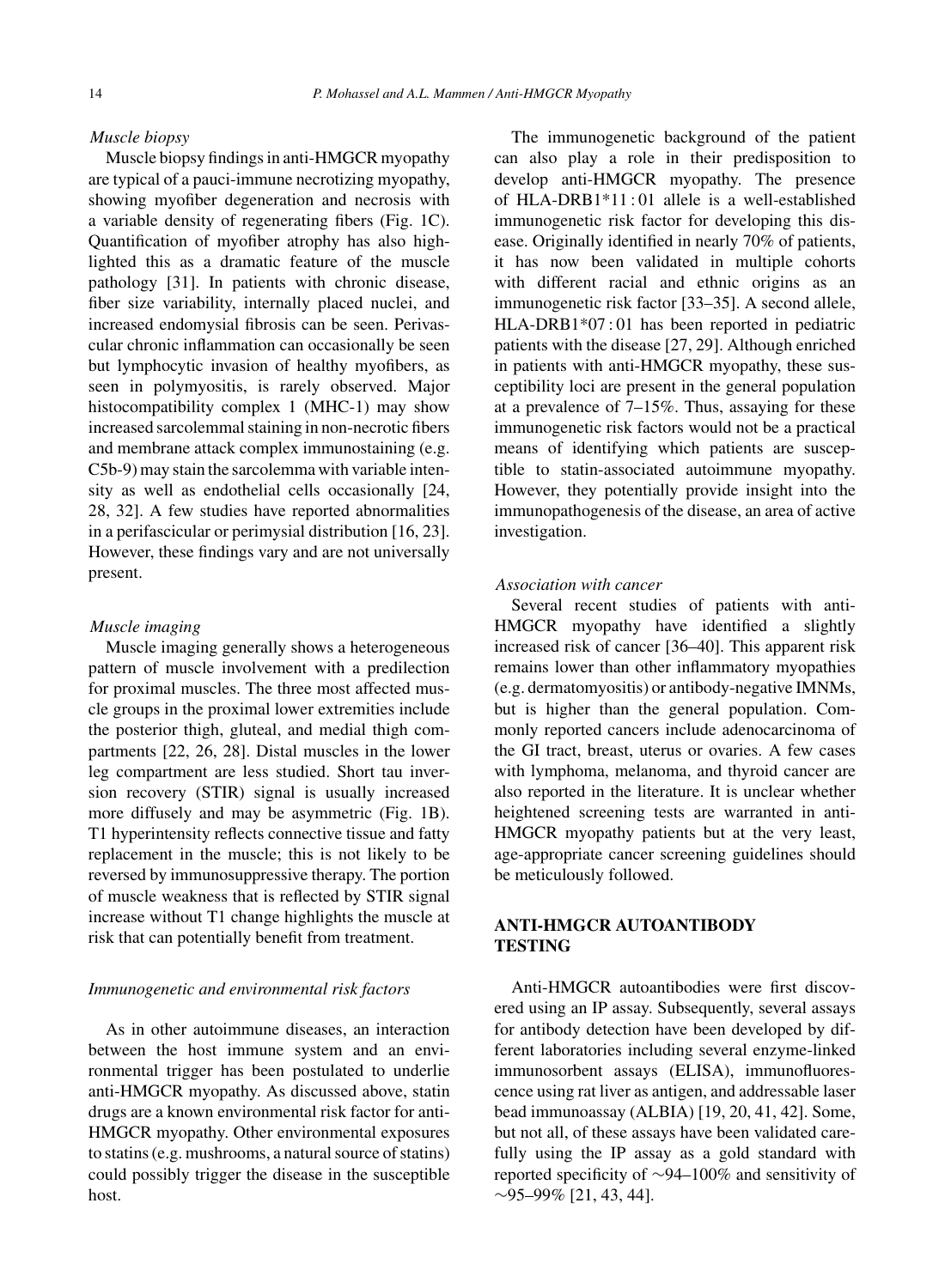From a clinical standpoint, validated ELISApositive sera are extremely good indicators of the disease in patients with high pretest probability (i.e. those with muscle weakness, elevated CK, or IMNM on biopsy) [45]. However, some caution in the interpretation should be exercised, especially when the assays are used for research purposes in large cohorts of patients without muscle weakness or CK elevation, reducing the positive predictive value of the test [46]. This may partly explain the detection of anti-HMGCR autoantibodies in a few patients without any signs of muscle weakness or CK elevation, or in those with clearly defined alternative clinical diagnoses. Thus, a positive anti-HMGCR test in association with a new disease entity or novel phenotype should always be confirmed with more specific and sensitive assays (e.g. IP).

#### *Disease specificity of anti-HMGCR autoantibody*

Anti-HMGCR autoantibodies are highly specific and are not found in patients with other related diseases. For example, a few studies of patients with statin intolerance or self-limited statin myopathy have failed to identify anti-HMGCR positive patients in these cohorts [44, 47, 48]. In addition, patients with genetically proven muscular dystrophy do not have anti-HMGCR autoantibodies [49].

On the other hand, the co-occurrence of anti-HMGCR antibodies with other MSAs (e.g. SRP [50] and aaRS [22]), inclusion body myositis [21, 23] and other autoimmune diseases (e.g. scleroderma [42], myasthenia gravis [21]) has been reported. Some of these cases may be due to lower specificity of the test used for autoantibody detection in these studies (e.g., ELISA). However, some of these cases are genuine co-occurrence of two diseases in the same patient with clinical features of both disorders [22]. Nonetheless, compared to other MSAs, anti-HMGCR is one of the most specific autoantibodies and, in the right clinical setting, is almost always diagnostic and clinically valuable.

# **TREATMENT OF ANTI-HMGCR MYOPATHY**

### *Immunosuppressive regimens*

Discontinuation of the offending statin drug and avoidance of the class is the first, and perhaps the most important, step in treatment of patients with anti-HMGCR myopathy. Rarely, patients may slowly improve in strength without any further interventions and some may only have persistently elevated CK without weakness. However, the majority of patients eventually require immunosuppressive therapy due to progressive weakness.

No published controlled studies have compared different therapeutic regimens in anti-HMGCR myopathy. Based on observational studies, most patients require more than one immunosuppressive agent. Typically used drugs include daily steroids, methotrexate, azathioprine, mycophenolate mofetil, or rituximab. The most effective regimens especially in patients with refractory disease usually include intravenous immunoglobulins (IVIg) and some patients have been successfully treated with IVIg monotherapy [51]. In patients who have plateaued in recovery, a decrease in dosing should be attempted, with close monitoring.

Therapy maintenance, escalation, and tapering can also vary and these issues have not been fully investigated. Controlled studies are necessary to fully assess dosing and efficacy of IVIg and/or other immunosuppressive regimens in this disease both as initiation therapy and maintenance.

# *Therapeutic monitoring*

Therapeutic monitoring of patients with anti-HMGCR myopathy may include several measurements to guide decision making about therapy initiation, escalation, or termination. Most importantly, these should include patient-reported functional changes and clinical examination including semi-quantitative muscle strength testing (or when available quantitative dynamometry). The most sensitive measures usually include timed tests and can be extremely helpful in monitoring improvement. In addition, since myofiber necrosis leads to elevation of the serum CK, changes in serum CK levels can be used as a surrogate biomarker of disease activity and nearly always decrease substantially in parallel with improved strength. It is worth noting that some patients may have markedly improved or even normal muscle strength with persistently elevated CK levels [26]. Whether such patients warrant more aggressive therapy to decrease the CK levels and prevent chronic muscle damage remains unclear.

Anti-HMGCR antibody levels are reported to correlate with disease severity [20, 52]. However, they rarely, if ever, normalize even in patients that appear to have recovered fully [22]. Thus, anti-HMGCR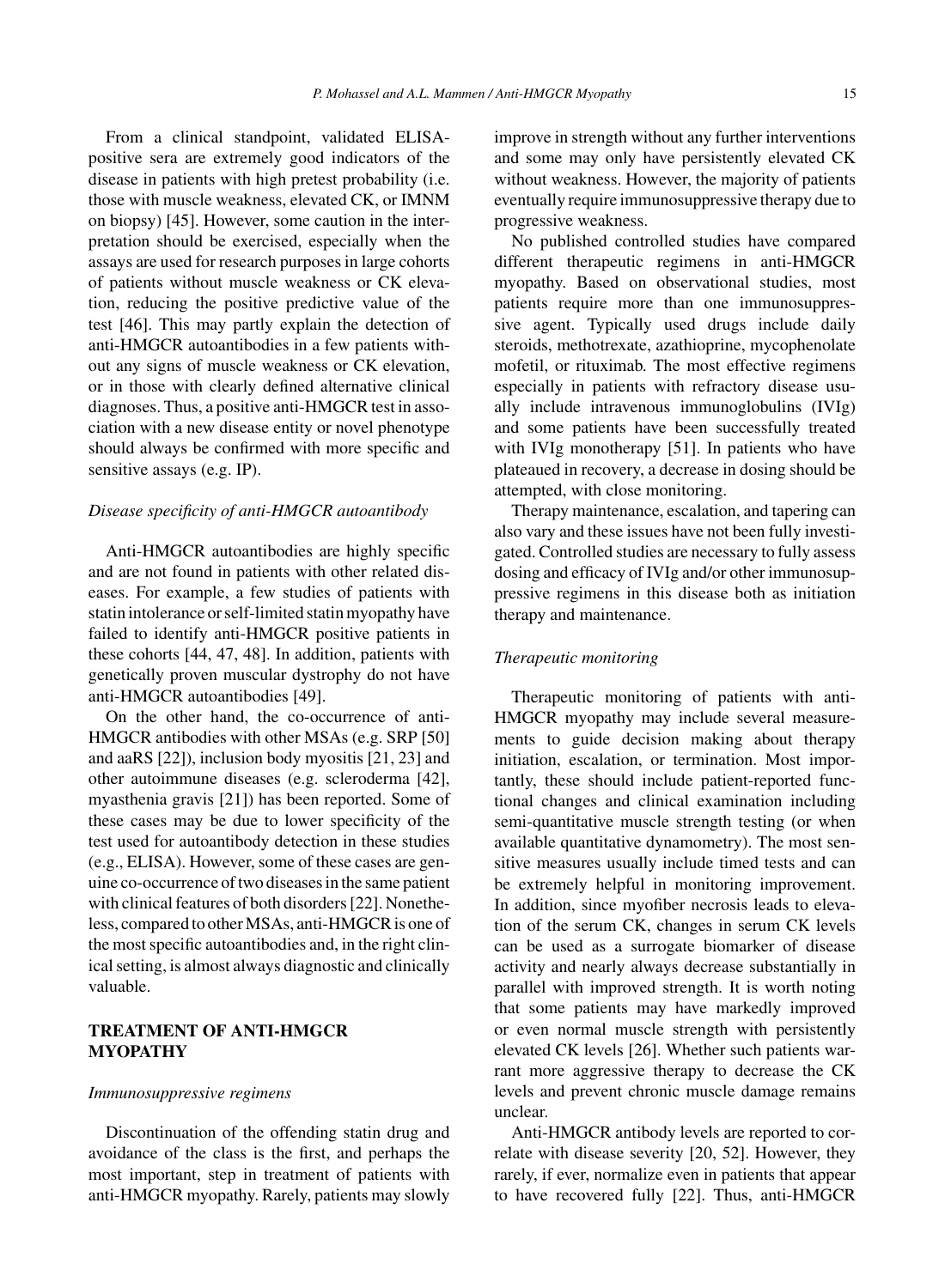antibody titers may not be useful for therapeutic monitoring.

Muscle imaging with MRI can be helpful in two ways. First, STIR signal hyperintensity generally reflects areas of active disease. Consequently, response to treatment can be inferred when these areas of hyperintensity diminish and eventually resolve. Of note, we have observed that STIR signal reduction may sometimes lag behind clinical improvement. Second, MRI can identify areas of permanent fatty replacement, which are visualized as T1 signal hyperintense areas within muscles. In persistently weak patients with significant fatty replacement (seen on T1) and minimal active disease (seen on STIR), escalation of immunosuppressive therapy is unlikely to result in further clinical improvements.

# **PATHOPHYSIOLOGY AND MECHANISM OF DISEASE**

The etiology and mechanisms of disease in anti-HMGCR myopathy are areas of active investigation. However, several studies in recent years have provided clues regarding the immunopathogenesis of anti-HMGCR myopathy. Based on the available data, an emerging model of disease can be postulated, enabling predictions about pathomechanisms of anti-HMGCR myopathy that can subsequently be tested in laboratory and clinical studies and revised as needed. Given the wide spectrum of anti-HMGCR myopathy phenotypes, we propose a general framework of interaction between host immunogenetic background with environmental triggers, with multiple paths ultimately converging on sustained autoimmune muscle injury and a sabotaged or inadequate attempt at regeneration (Fig. 2). In this section, we use HMGCR to refer to the protein/autoantigen and anti-HMGCR to the autoantibodies that target the HMGCR protein.

# *Initiation of autoimmunity*

Association of anti-HMGCR antibodies with statin intake and/or specific class II HLA alleles (i.e. HLA-DRB1\*11:01 and 07:01) implicates the processing of HMGCR by the host immune system as an important step in pathogenesis. Statin exposure and immunogenetic alleles are risk factors present in all ethnic and racial backgrounds, marking a common pathogenic pathway in the disease.

One possible mechanistic explanation for autoimmunity initiation suggests that certain epitopes (natural or cryptic) of HMGCR, when processed by antigen presenting cells, can potentially trigger an immune response (Fig. 2B). This is likely a function of several factors:

- **1. HMGCR expression levels.** It is now well established that initiation of statin drugs increases HMGCR expression in muscle and other tissues [53–55]. Elevated HMGCR protein levels could result in aberrant processing by antigen presenting cells and the subsequent production of cryptic epitopes that might play a role in provoking an autoimmune response. (Fig. 2A).
- **2. Immunogenicity of HMGCR-derived peptides.** In addition to absolute HMGCR quantity, other factors could confer increased immunogenicity to HMGCR-derived peptides. For example, statin binding to HMGCR could cause conformational changes of the protein and alter its cleavage by antigen presenting cells, resulting in the generation of cryptic epitopes. Somatic (e.g. in case of cancer associated anti-HMGCR myopathy) or genomic sequence variants in HMGCR could potentiate its immunogenicity, as noted for other autoimmune diseases such as scleroderma [56]. Finally, statins may exert immunomodulatory effects on the immune system and alter autoantigen processing.
- **3. Immunogenic HLA alleles.** Processed peptides on the surface of antigen presenting cells are always presented in the context of HLA molecules. It is possible that certain peptides derived from HMGCR protein are significantly more immunogenic when presented in the context of risk factor HLA alleles (i.e. HLA-DRB1\*11 : 01 and 07 : 01). Study of HMGCR derived peptides and their immunogenicity in different HLA contexts can shed light on this aspect of the disease.

Obviously these three factors need not exist in isolation. Risk factors such as statin exposure, immunogenetic background, cancer, and/or sequence variants in HMGCR may merely decrease the threshold to develop autoimmunity. Variability in initiation of autoimmunity may explain the highly variable age of onset and rate of progression for the disease.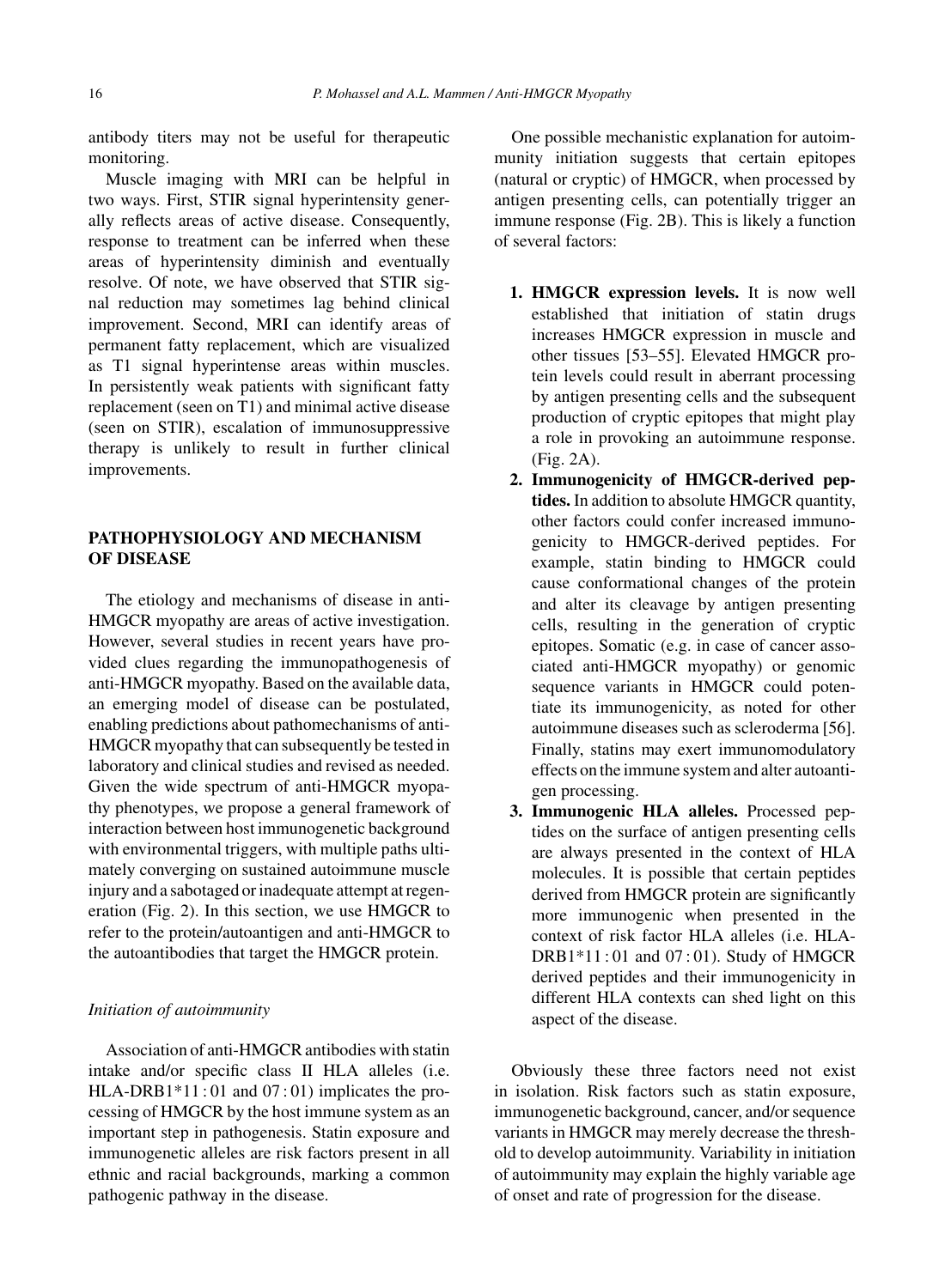

Fig. 2. Schematic of postulated pathomechanisms of anti-HMGCR myopathy. (A) Statin exposure results in overexpression of HMGCR in multiple tissues and cell types. (B) Processing of HMGCR by antigen-presenting cells under different scenarios. Variants in HMGCR or cryptic epitopes unmasked by drugs (e.g. statins) and/or polymorphisms in the HLA molecule may increase T-cell receptor activation and initiate autoimmunity. (C) Immune-mediated injury to the muscle is directed against HMGCR or other antigens recognized by anti-HMGCR antibody. Attempts at myofiber repair results in increased HMGCR (or its mimic) expression and sustained autoimmunity with ultimate atrophy and degeneration of myofibers.

#### *Immune-mediated injury*

The mechanisms of immune-mediated injury and specific targeting of muscle is another important, yet poorly understood, aspect of disease pathogenesis in anti-HMGCR myopathy.

Anti-HMGCR antibodies may be directly pathogenic. HMGCR is a membrane associated protein that is predominantly localized to the endoplasmic reticulum, and to a lesser degree may be present in peroxisomes based on *in vitro* studies in different cell types [57, 58]. While its subcellular localization in normal myofibers is likely to be similar, some studies have suggested that HMGCR expression is highly increased in regenerating myofibers, and perhaps even on the cell surface, serving as the target for antibody-mediated injury (Fig. 2C). Consistently, a recent study showed anti-HMGCR antibodies cause myofiber atrophy, albeit not necrosis, *in vitro* [31]. However, passive

transfer experiments would be necessary to further assess their direct pathogenicity.

If anti-HMGCR antibodies bind HMGCR protein – or some other target – on the myofiber surface, they may facilitate immune mediated injury by complement fixation. A recent study of 19 anti-HMGCR muscle biopsies has shown complement, including both C5b-9 and C1q, on the sarcolemma of necrotic fibers, suggestive of antibody mediated complement activation [59]. These findings support a direct pathogenic role for anti-HMGCR antibodies, targeting the sarcolemma and inducing complement activation and subsequent myofiber injury. Alternatively, anti-HMGCR antibodies might be merely a byproduct of a T-cell mediated cytotoxic attack on myofibers. Elucidating the mechanisms of muscle injury remains a priority as this could identify appropriate therapeutic targets. For example, if muscle damage is a result of complement mediated cytotoxicity, then complement inhibitors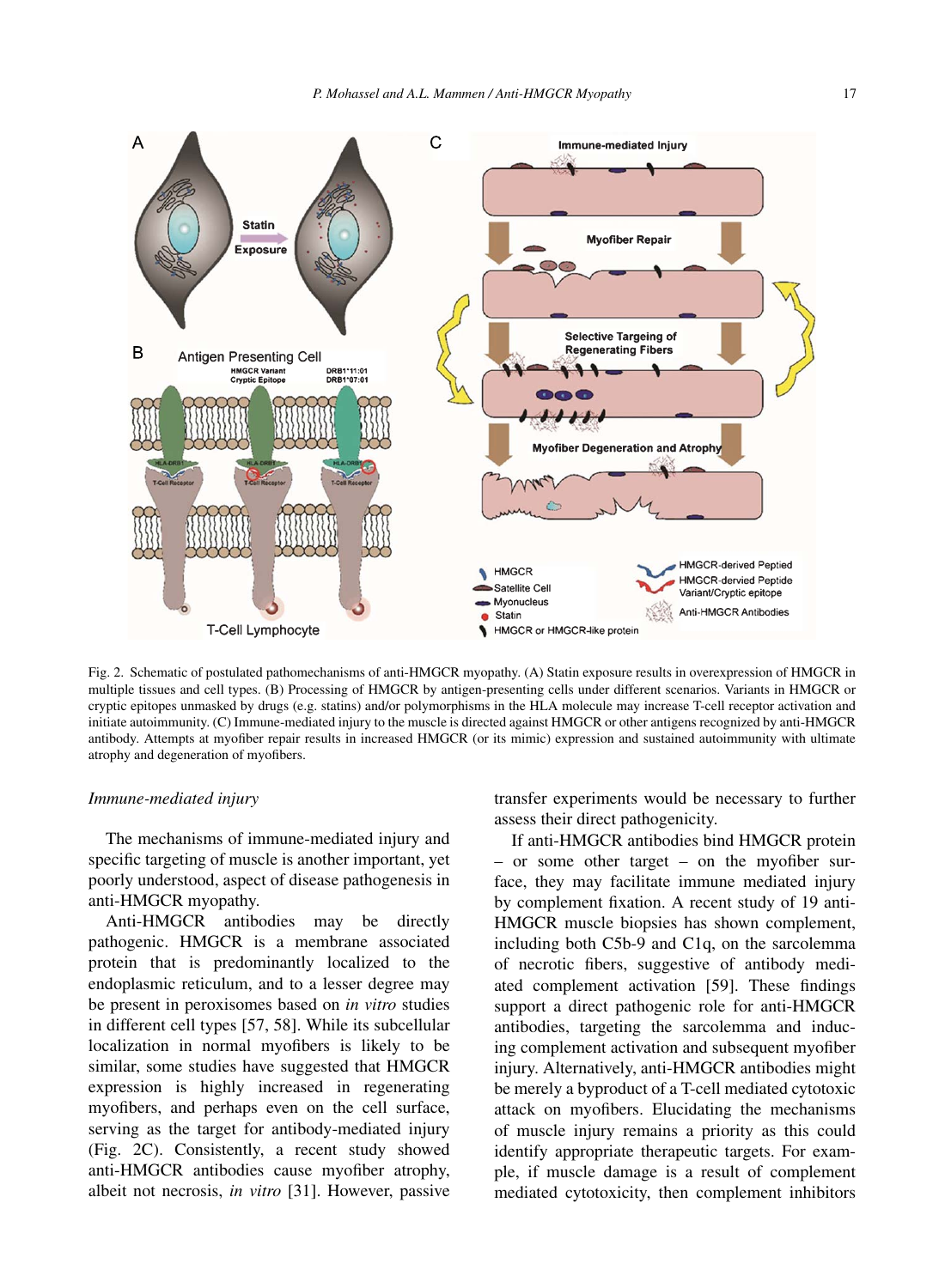could be an effective therapy for anti-HMGCR myopathy.

# **CONCLUSIONS**

In summary, we have presented a general overview of the clinical and pathological aspects of anti-HMGCR myopathy as a specific disease entity. Though rare, with appropriate clinical suspicion and judicious use of autoantibody testing, anti-HMGCR myopathy can be diagnosed effectively and in most cases treated successfully. This is of special importance in anti-HMGCR myopathy patients who carry incorrect, untreatable diagnoses such as LGMD. From a clinical standpoint, controlled studies of different immunosuppressive regimens are lacking and if conducted carefully would have immediate clinical consequences in treatment of patients with anti-HMGCR myopathy. Studies of the pathomechanism of the disease are in their early stages but can also inform future clinical studies and provide a better understanding of the disease process. They can also potentially pave the way to identify novel, and disease-specific therapeutic targets for patients with anti-HMGCR myopathy while expanding our knowledge of how the immune system interacts with muscle in disease states.

# **ACKNOWLEDGMENTS AND SOURCES OF FUNDING**

The funding for this study is provided through the intramural research program of the National Institutes of Health.

# **CONFLICT OF INTEREST**

The authors do not have any conflicts to report.

# **REFERENCES**

- [1] Hoogendijk JE, Amato AA, Lecky BR, Choy EH, Lundberg IE, Rose MR, et al. 119th ENMC international workshop: Trial design in adult idiopathic inflammatory myopathies, with the exception of inclusion body myositis, 10-12 October 2003, Naarden, The Netherlands. Neuromuscul Disord. 2004;14(5):337-45.
- [2] Stenzel W, Preusse C, Allenbach Y, Pehl D, Junckerstorff R, Heppner FL, et al. Nuclear actin aggregation is a hallmark of anti-synthetase syndrome-induced dysimmune myopathy. Neurology. 2015;84(13):1346-54.
- [3] De Bleecker JL, De Paepe B, Aronica E, de Visser M, Group EMMBS, Amato A, et al. 205th ENMC Inter-

national Workshop: Pathology diagnosis of idiopathic inflammatory myopathies part II 28-30 March 2014, Naarden, The Netherlands. Neuromuscul Disord. 2015;25(3): 268-72.

- [4] Uruha A, Suzuki S, Suzuki N, Nishino I. Perifascicular necrosis in anti-synthetase syndrome beyond anti-Jo-1. Brain. 2016;139(Pt 9):e50.
- [5] Allenbach Y, Mammen AL, Stenzel W, Benveniste O, Immune-Mediated Necrotizing Myopathies Working G. 224th ENMC International Workshop:: Clinico-seropathological classification of immune-mediated necrotizing myopathies Zandvoort, The Netherlands, 14-16 October 2016. Neuromuscul Disord. 2017.
- [6] Takagi A, Shiio Y. Pravastatin-associated polymyositis, a case report. Rinsho Shinkeigaku. 2004;44(1): 25-7.
- [7] Riesco-Eizaguirre G, Arpa-Gutierrez FJ, Gutierrez M, Toribio E. Severe polymyositis with simvastatin use. Rev Neurol. 2003;37(10):934-6.
- [8] Giordano N, Senesi M, Mattii G, Battisti E, Villanova M, Gennari C. Polymyositis associated with simvastatin. Lancet. 1997;349(9065):1600-1.
- [9] Khattak FH, Morris IM, Branford WA. Simvastatinassociated dermatomyositis. Br J Rheumatol. 1994; 33(2):199.
- [10] Vasconcelos OM, Campbell WW. Dermatomyositis-like syndrome and HMG-CoA reductase inhibitor (statin) intake. Muscle Nerve. 2004;30(6):803-7.
- [11] Noel B, Cerottini JP, Panizzon RG. Atorvastatin-induced dermatomyositis. Am J Med. 2001;110(8):670-1.
- [12] Hill C, Zeitz C, Kirkham B. Dermatomyositis with lung involvement in a patient treated with simvastatin. Aust N Z J Med. 1995;25(6):745-6.
- [13] Rodriguez-Garcia JL, Serrano Commino M. Lovastatinassociated dermatomyositis. Postgrad Med J. 1996; 72(853):694.
- [14] Zuech P, Pauwels C, Duthoit C, Mery L, Somogyi A, Louboutin A, et al. Pravastatin-induced dermatomyositis. Rev Med Interne. 2005;26(11):897-902.
- [15] Fauchais AL, Iba Ba J, Maurage P, Kyndt X, Bataille D, Hachulla E, et al. Polymyositis induced or associated with lipid-lowering drugs: Five cases. Rev Med Interne. 2004;25(4):294-8.
- [16] Needham M, Fabian V, Knezevic W, Panegyres P, Zilko P, Mastaglia FL. Progressive myopathy with up-regulation of MHC-I associated with statin therapy. Neuromuscul Disord. 2007;17(2):194-200.
- [17] Grable-Esposito P, Katzberg HD, Greenberg SA, Srinivasan J, Katz J, Amato AA. Immune-mediated necrotizing myopathy associated with statins. Muscle Nerve. 2010;41(2):185-90.
- [18] Christopher-Stine L, Casciola-Rosen LA, Hong G, Chung T, Corse AM, Mammen AL. A novel autoantibody recognizing 200-kd and 100-kd proteins is associated with an immune-mediated necrotizing myopathy. Arthritis Rheum. 2010;62(9):2757-66.
- [19] Mammen AL, Chung T, Christopher-Stine L, Rosen P, Rosen A, Doering KR, et al. Autoantibodies against 3-hydroxy-3-methylglutaryl-coenzyme A reductase in patients with statin-associated autoimmune myopathy. Arthritis Rheum. 2011;63(3):713-21.
- [20] Allenbach Y, Drouot L, Rigolet A, Charuel JL, Jouen F, Romero NB, et al. Anti-HMGCR autoantibodies in European patients with autoimmune necrotizing myopathies: Inconstant exposure to statin. Medicine (Baltimore). 2014;93(3):150-7.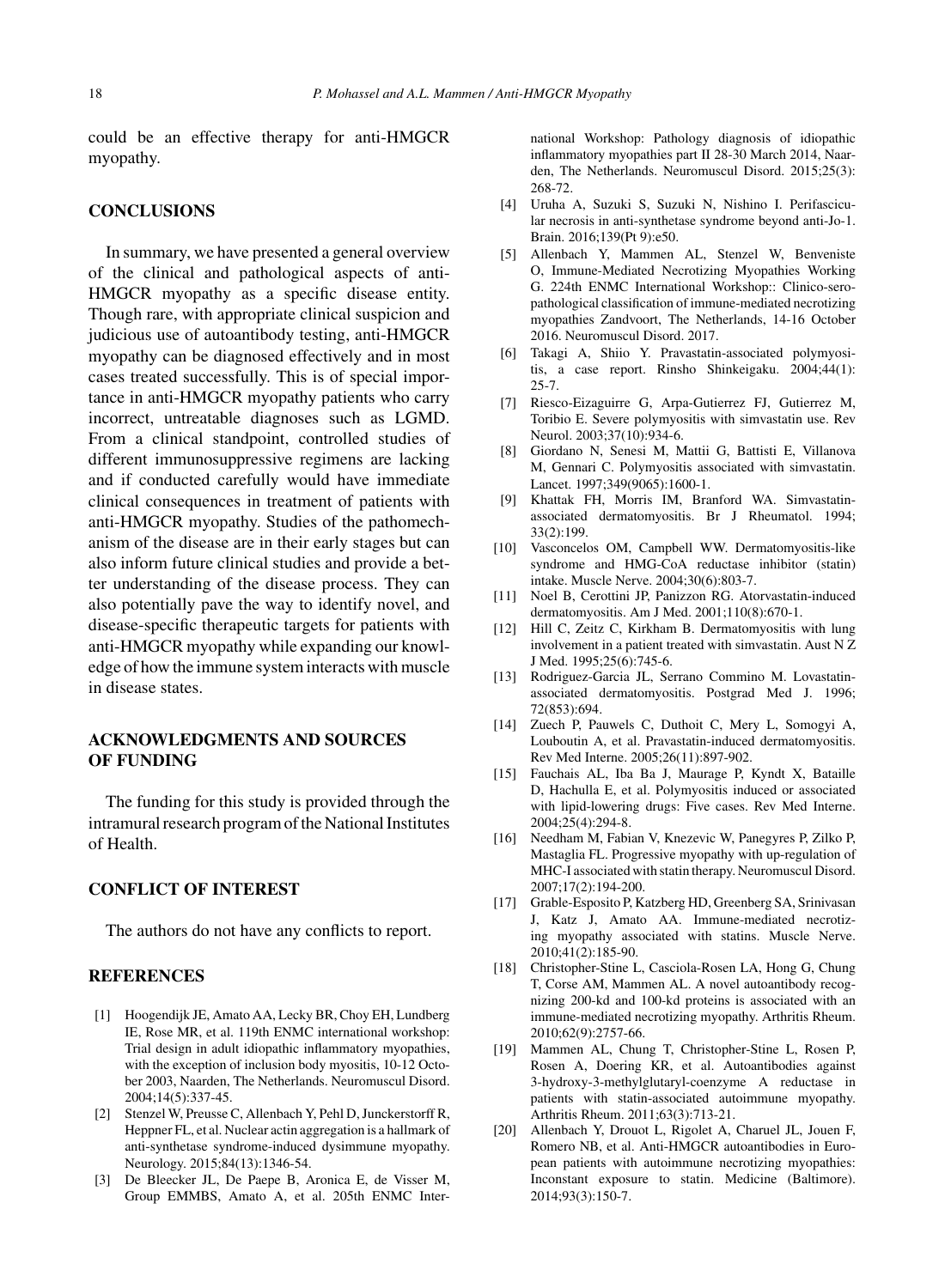- [21] Watanabe Y, Suzuki S, Nishimura H, Murata KY, Kurashige T, Ikawa M, et al. Statins and myotoxic effects associated with anti-3-hydroxy-3-methylglutaryl-coenzyme A reductase autoantibodies: An observational study in Japan. Medicine (Baltimore). 2015;94(4):e416.
- [22] Waters MJ, Limaye V. Clinico-serologic features of statin-induced necrotising autoimmune myopathy in a single-centre cohort. Clin Rheumatol. 2017.
- [23] Alshehri A, Choksi R, Bucelli R, Pestronk A. Myopathy with anti-HMGCR antibodies: Perimysium and myofiber pathology. Neurol Neuroimmunol Neuroinflamm. 2015;2(4):e124.
- [24] Ashton C, Junckerstorff R, Bundell C, Hollingsworth P, Needham M. Treatment and outcomes in necrotising autoimmune myopathy: An Australian perspective. Neuromuscul Disord. 2016;26(11):734-40.
- [25] Kennedy N, Keating P, O'Donnell J. HMGCR-associated myositis: A New Zealand case series and estimate of incidence. Intern Med J. 2016;46(5):622-5.
- [26] Tiniakou E, Pinal-Fernandez I, Lloyd TE, Albayda J, Paik J, Werner JL, et al. More severe disease and slower recovery in younger patients with anti-3-hydroxy-3-methylglutarylcoenzyme A reductase-associated autoimmune myopathy. Rheumatology (Oxford). 2017;56(5):787-94.
- [27] Kishi T, Rider LG, Pak K, Barillas-Arias L, Henrickson M, McCarthy PL, et al. Association of Anti-3-Hydroxy-3-Methylglutaryl-Coenzyme A Reductase Autoantibodies With DRB1\*07:01 and Severe Myositis in Juvenile Myositis Patients. Arthritis Care Res (Hoboken). 2017;69(7):1088- 94.
- [28] Liang WC, Uruha A, Suzuki S, Murakami N, Takeshita E, Chen WZ, et al. Pediatric necrotizing myopathy associated with anti-3-hydroxy-3-methylglutaryl-coenzyme A reductase antibodies. Rheumatology (Oxford). 2017;56(2):287- 93.
- [29] Mohassel P, Foley AR, Donkervoort S, Fequiere PR, Pak K, Bonnemann CG, et al. Anti-3-hydroxy-3-methylglutarylcoenzyme a reductase necrotizing myopathy masquerading as a muscular dystrophy in a child. Muscle Nerve. 2017.
- [30] Tard C, Tiffreau V, Jaillette E, Jouen F, Nelson I, Bonne G, et al. Anti-HMGCR antibody-related necrotizing autoimmune myopathy mimicking muscular dystrophy. Neuropediatrics. 2017.
- [31] Arouche-Delaperche L, Allenbach Y, Amelin D, Preusse C, Mouly V, Mauhin W, et al. Pathogenic role of anti-signal recognition protein and anti-3-Hydroxy-3-methylglutaryl-CoA reductase antibodies in necrotizing myopathies: Myofiber atrophy and impairment of muscle regeneration in necrotizing autoimmune myopathies. Ann Neurol. 2017;81(4):538-48.
- [32] Chung T, Christopher-Stine L, Paik JJ, Corse A, Mammen AL. The composition of cellular infiltrates in anti-HMG-CoA reductase-associated myopathy. Muscle Nerve. 2015;52(2):189-95.
- [33] Mammen AL, Gaudet D, Brisson D, Christopher-Stine L, Lloyd TE, Leffell MS, et al. Increased frequency of DRB1\*11:01 in anti-hydroxymethylglutaryl-coenzyme A reductase-associated autoimmune myopathy. Arthritis Care Res (Hoboken). 2012;64(8):1233-7.
- [34] Limaye V, Bundell C, Hollingsworth P, Rojana-Udomsart A, Mastaglia F, Blumbergs P, et al. Clinical and genetic associations of autoantibodies to 3-hydroxy-3 methyl-glutaryl-coenzyme a reductase in patients with immune-mediated myositis and necrotizing myopathy. Muscle Nerve. 2015;52(2):196-203.
- [35] Ohnuki Y, Suzuki S, Shiina T, Uruha A, Watanabe Y, Suzuki S, et al. HLA-DRB1 alleles in immunemediated necrotizing myopathy. Neurology. 2016;87(18): 1954-5.
- [36] Kadoya M, Hida A, Hashimoto Maeda M, Taira K, Ikenaga C, Uchio N, et al. Cancer association as a risk factor for anti-HMGCR antibody-positive myopathy. Neurol Neuroimmunol Neuroinflamm. 2016;3(6):e290.
- Allenbach Y, Keraen J, Bouvier AM, Jooste V, Champtiaux N, Hervier B, et al. High risk of cancer in autoimmune necrotizing myopathies: Usefulness of myositis specific antibody. Brain. 2016;139(Pt 8):2131-5.
- [38] Mizuma A, Kouchi M, Netsu S, Yutani S, Kitao R, Suzuki S, et al. Paraneoplastic anti-3-hydroxy-3-methylglutarycoenzyme A reductase antibody-positive immune-mediated necrotizing myopathy in a patient with uterine cancer. Intern Med. 2017;56(14):1915-8.
- [39] Yamaguchi T, Matsunaga A, Ikawa M, Shirafuji N, Nishino I, Hamano T. A case of anti-3-hydroxy-3-methylglutarylcoenzyme A reductase antibody-positive paraneoplastic necrotizing myopathy associated with advanced gastric cancer that responded to intravenous immunoglobulin therapy. Rinsho Shinkeigaku. 2017;57(3):118-23.
- [40] Tsujikawa K, Hara K, Muro Y, Nakanishi H, Niwa Y, Koike M, et al. HMGCR antibody-associated myopathy as a paraneoplastic manifestation of esophageal carcinoma. Neurology. 2016;87(8):841-3.
- [41] Alvarado-Cardenas M, Marin-Sanchez A, Martinez MA, Martinez-Martinez L, Pinal-Fernandez I, Labrador-Horrillo M, et al. Statin-associated autoimmune myopathy: A distinct new IFL pattern can increase the rate of HMGCR antibody detection by clinical laboratories. Autoimmun Rev. 2016;15(12):1161-6.
- [42] Hudson M, Luck Y, Stephenson M, Choi MY, Wang M, Baron M, et al. Anti-HMGCR antibodies in systemic sclerosis. Medicine (Baltimore). 2016;95(44):e5280.
- [43] Jaskowski TD, La'ulu SL, Mahler M, Tebo AE. Detection of autoantibodies to 3-hydroxy-3-methylglutaryl-coenzyme a reductase by ELISA in a reference laboratory setting. Clin Chim Acta. 2017;472:30-4.
- [44] Mammen AL, Pak K, Williams EK, Brisson D, Coresh J, Selvin E, et al. Rarity of anti-3-hydroxy-3-methylglutarylcoenzyme A reductase antibodies in statin users, including those with self-limited musculoskeletal side effects. Arthritis Care Res (Hoboken). 2012;64(2):269-72.
- [45] Klein M, Mann H, Plestilova L, Zamecnik J, Betteridge Z, McHugh N, et al. Increasing incidence of immune-mediated necrotizing myopathy: Single-centre experience. Rheumatology (Oxford). 2015;54(11):2010-4.
- [46] Droney L, Gillis D, Wong R. New immunoassays for anti-HMG-CoA reductase antibodies may lead to incorrect diagnosis in inflammatory myositis. Pathology. 2017;49(6):638-9.
- [47] Floyd JS, Brody JA, Tiniakou E, Psaty BM, Mammen A. Absence of anti-HMG-CoA reductase autoantibodies in severe self-limited statin-related myopathy. Muscle Nerve. 2016;54(1):142-4.
- [48] Keating P, Young J, George P, Florkowski C, Spellerberg M, Kennedy N. Anti-HMGCR autoantibodies in self-limiting statin-induced myopathy. Int J Rheum Dis. 2017.
- [49] Mammen AL, Casciola-Rosen L, Christopher-Stine L, Lloyd TE, Wagner KR. Myositis-specific autoantibodies are specific for myositis compared to genetic muscle disease. Neurol Neuroimmunol Neuroinflamm. 2015;2(6): e172.